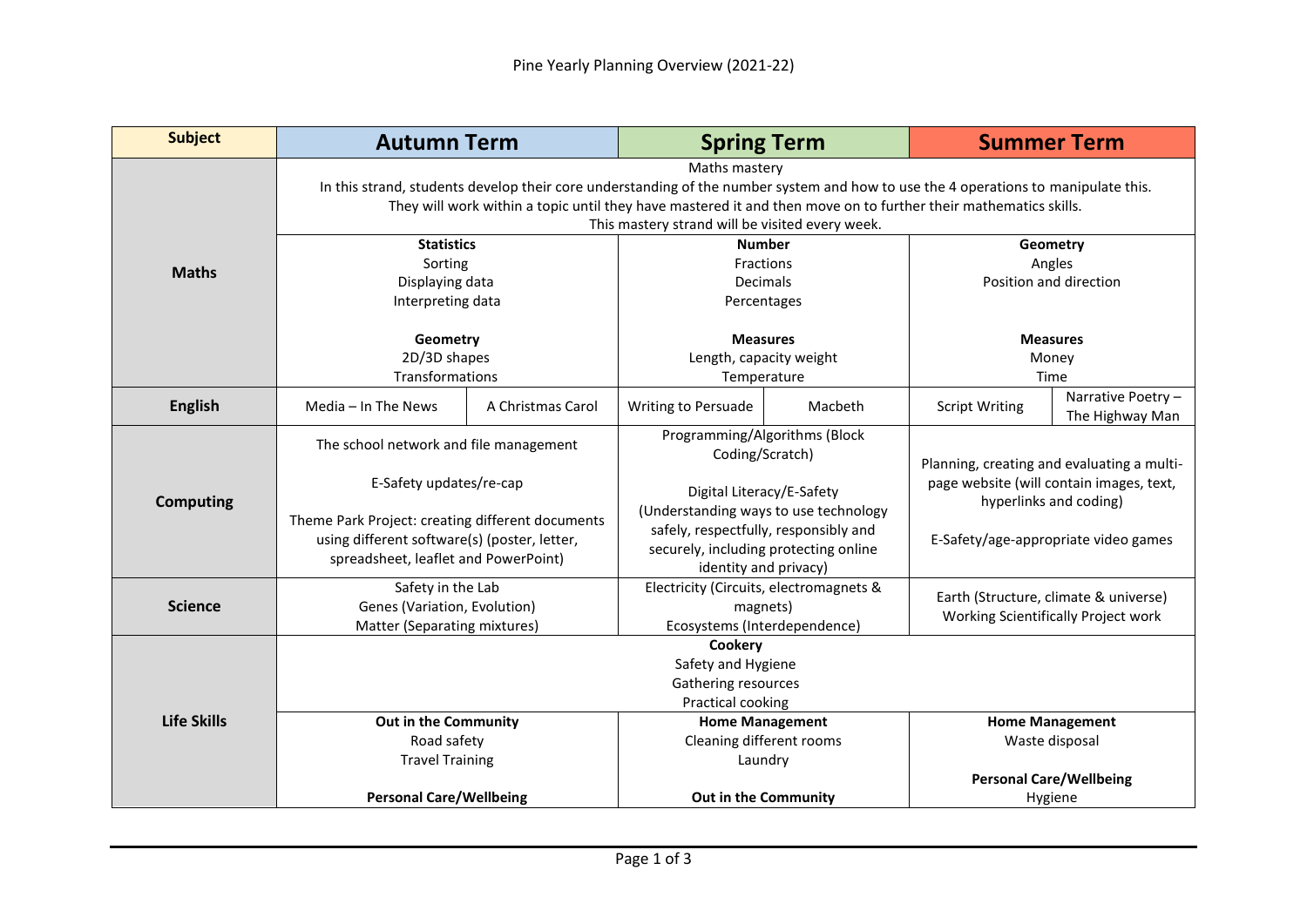|                   | Hygiene                                             | Social Skills                                   | Health                                     |  |
|-------------------|-----------------------------------------------------|-------------------------------------------------|--------------------------------------------|--|
|                   | Health                                              | <b>Benefits</b>                                 |                                            |  |
|                   |                                                     |                                                 | <b>Budgeting/Money/Shopping</b>            |  |
|                   | <b>Budgeting/Money/Shopping</b>                     | <b>Personal Care/Wellbeing</b>                  | Planning an event e.g. party, shop, fun    |  |
|                   | Recognising money                                   | Relationships                                   | fair, charity event, competition           |  |
|                   | Visiting the shops                                  | Personal safety                                 |                                            |  |
|                   | <b>Banks</b>                                        |                                                 |                                            |  |
|                   | Pattern                                             | Abstract Art - Art to Music                     | <b>Still Life compositional painting</b>   |  |
|                   | William Morris, Karla Gerard, Matisse, Miro,        | <b>Artist reference: Rothko/Miro</b>            | Direct observation of still life groups    |  |
|                   | aboriginal art                                      | abstract art                                    | Drawing skills                             |  |
|                   | Pointillism                                         | colour mixing                                   | Understanding composition                  |  |
|                   | Repeat patterns                                     | Printing - mono and stencilling                 | Direction of light and shading             |  |
| Art & Design / DT | Painting skills                                     | Painting within spaces - complex shapes         | Painting                                   |  |
|                   | Mixing natural colours                              | Collage skills - drawing shapes that relate     |                                            |  |
|                   |                                                     | to the music - cutting skills                   | <b>Cooking and Nutrition</b>               |  |
|                   | <b>Resistant Materials</b>                          | Using the full surface area of background       | Food groups, nutrition, healthy eating     |  |
|                   | Making a wooden product that is free                |                                                 | Preparing and making a variety of sweet    |  |
|                   | standing/mobile                                     | <b>Graphics</b>                                 | and savoury foods                          |  |
|                   | Develop their understanding of designing and        | Designing and making a package                  | Healthy foods and nutrition                |  |
|                   | making a product following a simple design brief-   | Looking at the purpose of packaging and         | Following health and safety when           |  |
|                   | focus on developing practical making skills.        | following a design brief (7 weeks)              | prepping foods/making them /storing of     |  |
|                   | Working to a given a size- measuring and scale      |                                                 | foods/using kitchen equipment and          |  |
|                   | Attaching of parts together securely and            |                                                 | utensils                                   |  |
|                   | accurately.                                         |                                                 |                                            |  |
|                   | Adding effects to enhance the design                |                                                 |                                            |  |
|                   | <b>World Music</b>                                  | <b>Keyboard skills / Musical Futures</b>        | <b>Film Music</b>                          |  |
|                   |                                                     |                                                 |                                            |  |
|                   | <b>Blues music</b>                                  | Carousel of trying different instruments        | An exploration of how music can convey     |  |
| <b>Music</b>      | Focus on 12 bar blues, improvisation, blues songs,  | and using these to arrange a popular piece      | ideas and enhance visual images, and an    |  |
|                   | syncopation.                                        | of music and performing as a band.              | investigation into how music can create    |  |
|                   |                                                     |                                                 | an effect and how various musical devices  |  |
|                   |                                                     |                                                 | can convey a message.                      |  |
|                   | <b>Weather/The Ice age</b>                          | <b>Religion and superstition/Climate change</b> | <b>Roman Chester/Land use in Chester</b>   |  |
| <b>Humanities</b> |                                                     |                                                 |                                            |  |
|                   | (Data collection, climates, land changes. Aspect of | (The development of society in Britain -        | (A local history study. Mapping skills, OS |  |
|                   | British history pre-1066)                           | 1509-1745. Recycling and sustainability)        | maps, local geography)                     |  |